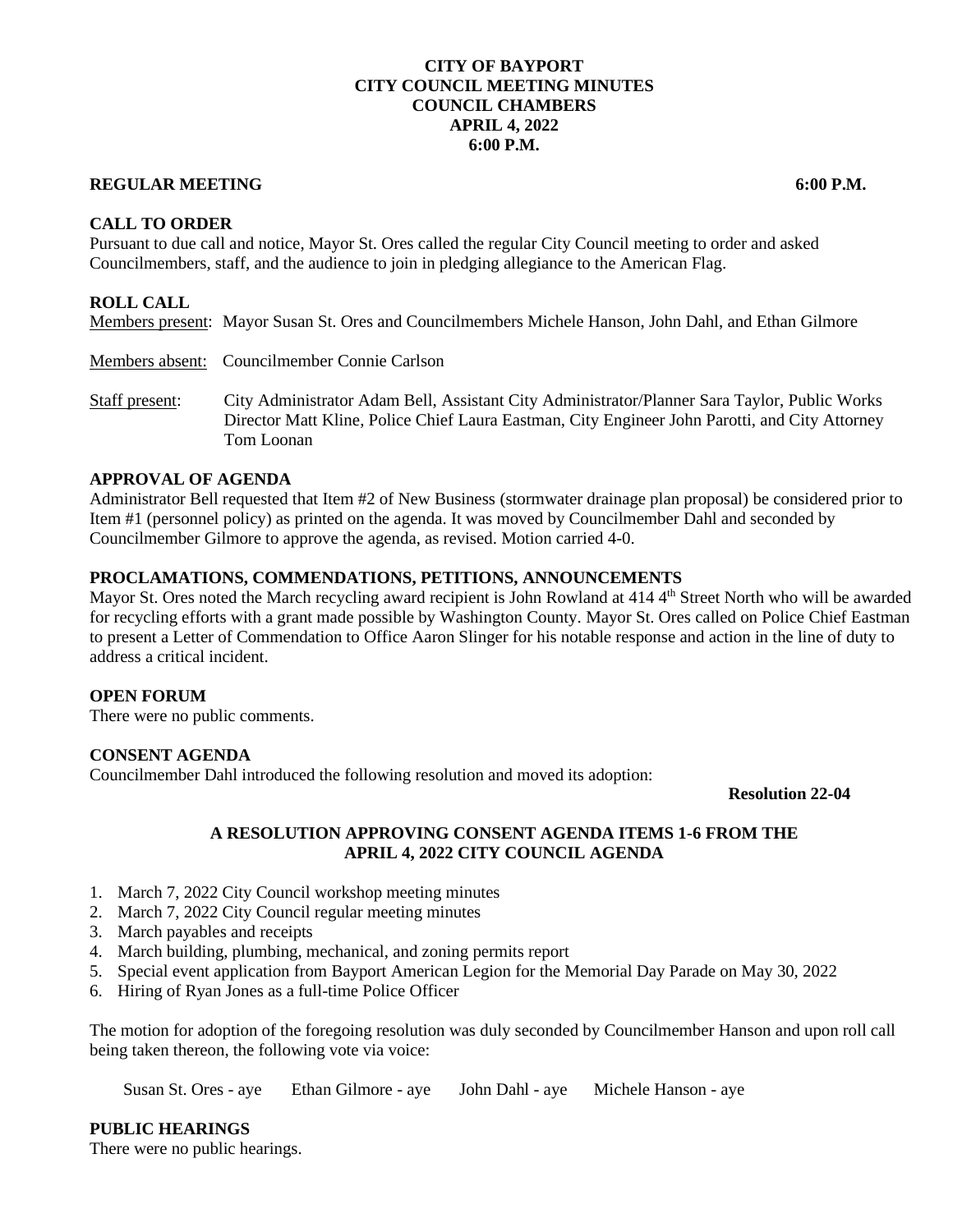# **UNFINISHED BUSINESS**

There was no unfinished business.

## **NEW BUSINESS**

1. Consider a proposal from SEH to prepare a stormwater drainage plan to facilitate future infrastructure projects: Public Works Director Kline noted that several upcoming infrastructure projects will require significant stormwater enhancements. The proposed stormwater drainage plan will determine existing conditions of the stormwater system and identify conceptual improvements that could be incorporated into the deficient areas. The plan is included in the 2022 Capital Improvement Plan and SEH has provided a proposal to complete the plan for \$44,450. Administrator Bell noted that the project is eligible for the city's allocation of American Rescue Plan Act (ARPA) funds. The City Council recognized the importance of completing the plan to assist in planning for future infrastructure improvements and supported use of ARPA funds as recommended by staff.

It was moved by Councilmember Hanson and seconded by Councilmember Gilmore to approve a proposal from SEH to prepare a stormwater drainage plan to facilitate future infrastructure projects. Motion carried 4-0.

It was moved by Councilmember Hanson and seconded by Councilmember Dahl to approve an expenditure of ARPA funds to complete the stormwater drainage plan. Motion carried 4-0.

2. Consider a repeal of Chapter 2 – Administration, Article VIII. Personnel Policy of the Bayport City Code of Ordinances and adoption by resolution as an administrative policy: Administrator Bell provided a summary of the March 7 City Council workshop, whereby the revised employee personnel policy was presented by the city's labor attorney and content was discussed in detail. Overall, many of the revisions are non-discretionary, meaning the city is required to adopt such policies based on federal/state law or statute. Other edits are intended to improve organization, ease of use, and incorporate current practice or existing stand-alone administrative policies. Administrator Bell explained that the current personnel policy is adopted as an ordinance, making it burdensome to update and/or implement changes and maintain compliance with changing laws. Based on the attorney's guidance, Chapter 2 – Administration, Article VIII. Personnel Policy of the Bayport City Code of Ordinances is proposed to be repealed, followed by adoption of the updated policy by resolution. Staff was recognized and commended for efforts to research, reorganize, update, and improve the overall policy to be a resource for both the employer and employee to reference procedures and policies.

Councilmember Dahl introduced the following ordinance and moved its adoption:

**Ordinance 884**

## **AN ORDINANCE OF THE CITY OF BAYPORT, WASHINGTON COUNTY, MINNESOTA REPEALING CHAPTER 2 – ADMINISTRATION, ARTICLE VIII. PERSONNEL POLICY OF THE BAYPORT CITY CODE OF ORDINANCES**

The motion for adopting the foregoing ordinance was duly seconded by Councilmember Gilmore and upon roll call being taken thereon, the following voted via voice:

Susan St. Ores - aye Ethan Gilmore - aye John Dahl - aye Michele Hanson - aye

Councilmember Dahl introduced the following resolution and moved its adoption:

**Resolution 22-05**

## **A RESOLUTION ADOPTING AN EMPLOYEE PERSONNEL POLICY FOR THE CITY OF BAYPORT**

The motion for adoption of the foregoing resolution was duly seconded by Councilmember Gilmore and upon roll call being taken thereon, the following vote via voice:

Susan St. Ores - aye Ethan Gilmore - aye John Dahl - aye Michele Hanson - aye